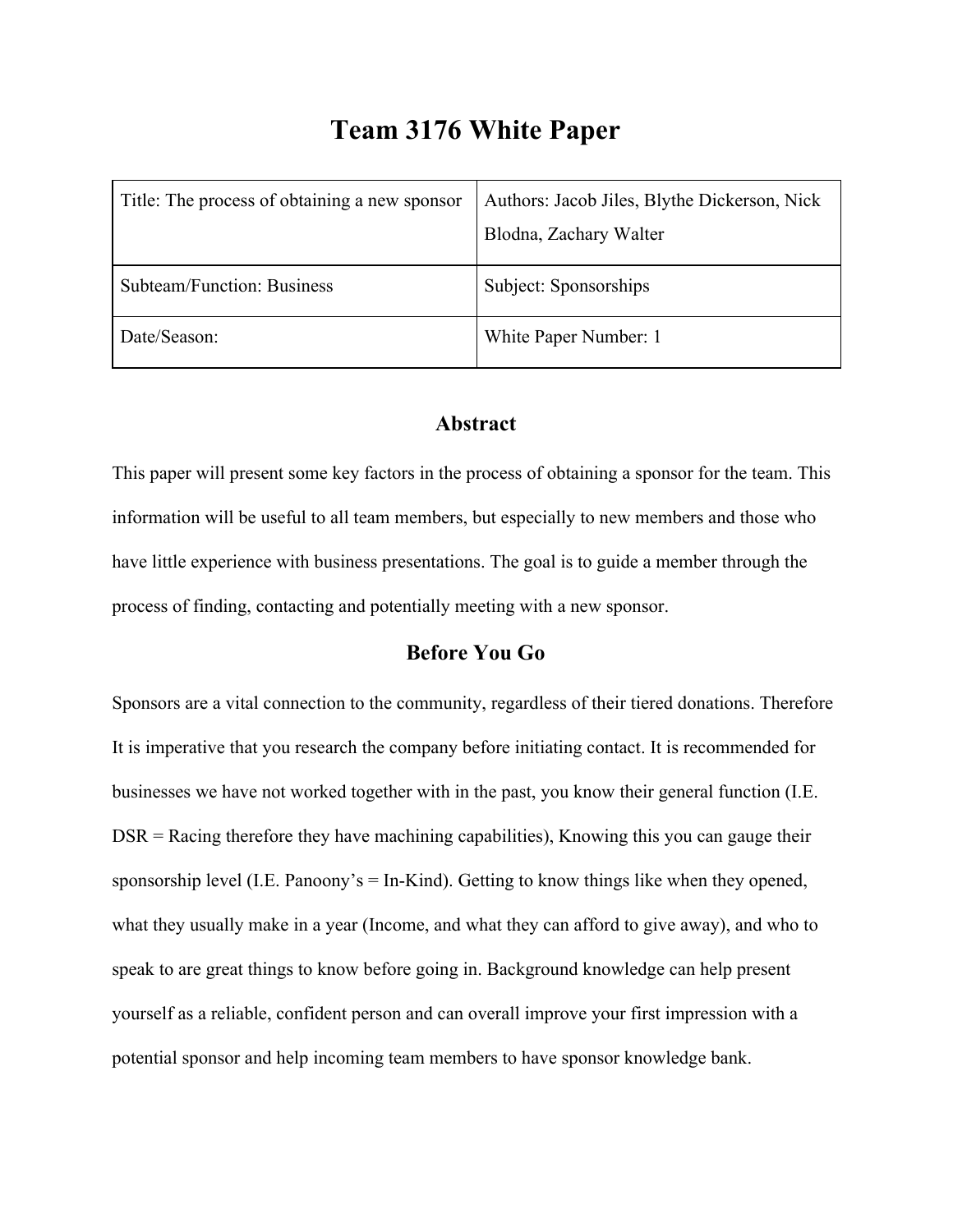#### **Finding a Contact Through a Previous Connection**

Along with that, Sponsors can also be found with ease and with more compliance towards a larger sum of money or in-kind through having personal connections to potential sponsors. For instance, a student whose Dad works for CVS can easily come away with a few hundred dollars compared to coming in blind with no connection. Connections can come in many different forms. The most common are family connections, like a family business or student's parent's jobs (and potentially grandparents and other extended family's jobs, without taking too much of an advantage of those students care about). Other alternative routes to this gain is through our student's family's common purchases. A perfect example is if a student's parents always bought a Ford vehicle at the local Ford Dealership (Even though that specific group usually says no), a student could try to get a sponsorship through them, speaking to the person who sells them the cars. That way any student will come across as more friendly and possibly have a better chance of closing a deal.

### **Connecting With the Sponsor**

Meeting with a sponsor is more than just presenting the information about the team. A member of the team should attempt to form a connection with the potential sponsor. A meeting may stay strictly professional depending on the business, but in many cases sharing an anecdote about why or how a member joined robotics can help build the relationship the team wants to form between a business and the team. Connecting on a more personal level can establish trust and confidence between two groups. For instance, a member telling how they joined because of their aspiration